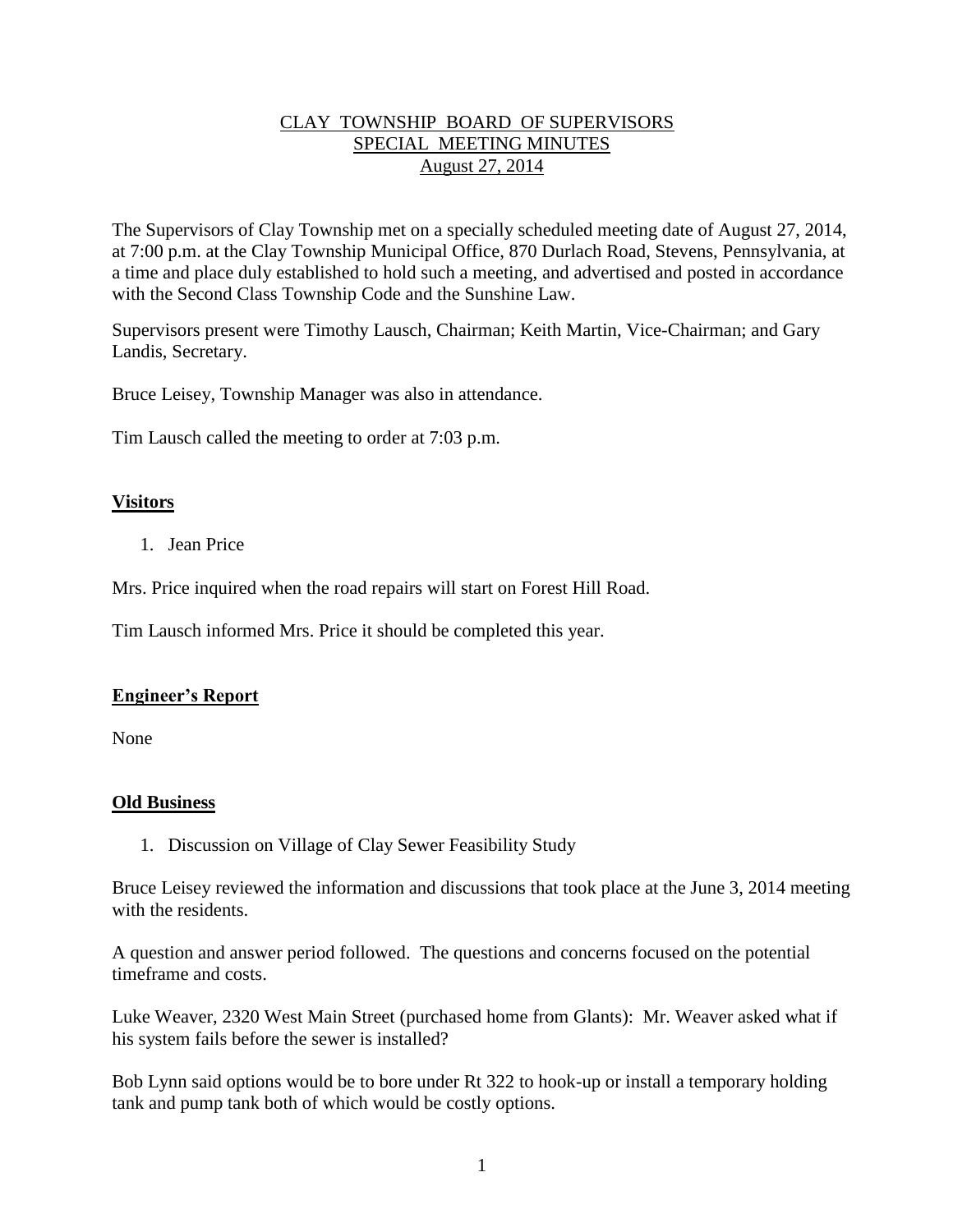Mark Ulrich, vacant lot West Main Street: Mr. Ulrich asked if Whatneys or Fox Creamery needed public sewer.

Bob Lynn said that Whatneys system was inspected before it was re-opened and deemed satisfactory. Fox Creamery installed a commercial holding tank as per DEP's regulations.

Stacy Sauder, 2380 West Main Street: Mrs. Sauder asked why the cost is so high and are there any grants available?

The cost is based on the number of homes in the 880' stretch. The fewer number of homes equals the higher cost.

There is a Low Income Grant, Bruce Leisey will look into the grant income requirements. Gary Landis stated that the income level will probably not comply.

Glen Hursh: Mr. Hursh thanked the Board of Supervisors for their openness and communication with the residents regarding this issue. Mr. Hursh stated that it seems this will need to be done at some time.

Tim Lausch stated that the goal is to discuss and make a final decision at the Board of Supervisors meeting on October 13, 2104.

Tim Lausch polled the residents in attendance at the meeting if they would be in favor of the sewer extension and hook-up. All six parties in attendance were generally in favor of moving forward with the project.

The Q&A session was closed. No decisions were made at this time.

#### **New Business**

1. Adopt Resolution to Authorize Signature for Purchase of Truck

Keith Martin made a motion, seconded by Gary Landis to adopt Resolution #082714 to authorize the Township Manager to sign for the purchase of the new utility truck. \* The motion was approved unanimously.

#### **Executive Session**

Keith Martin made a motion, seconded by Gary Landis to enter into Executive Session to discuss potential litigation. \* The motion was approved unanimously.

Keith Martin made a motion, seconded by Gary Landis to exit Executive Session. \* The motion was approved unanimously.